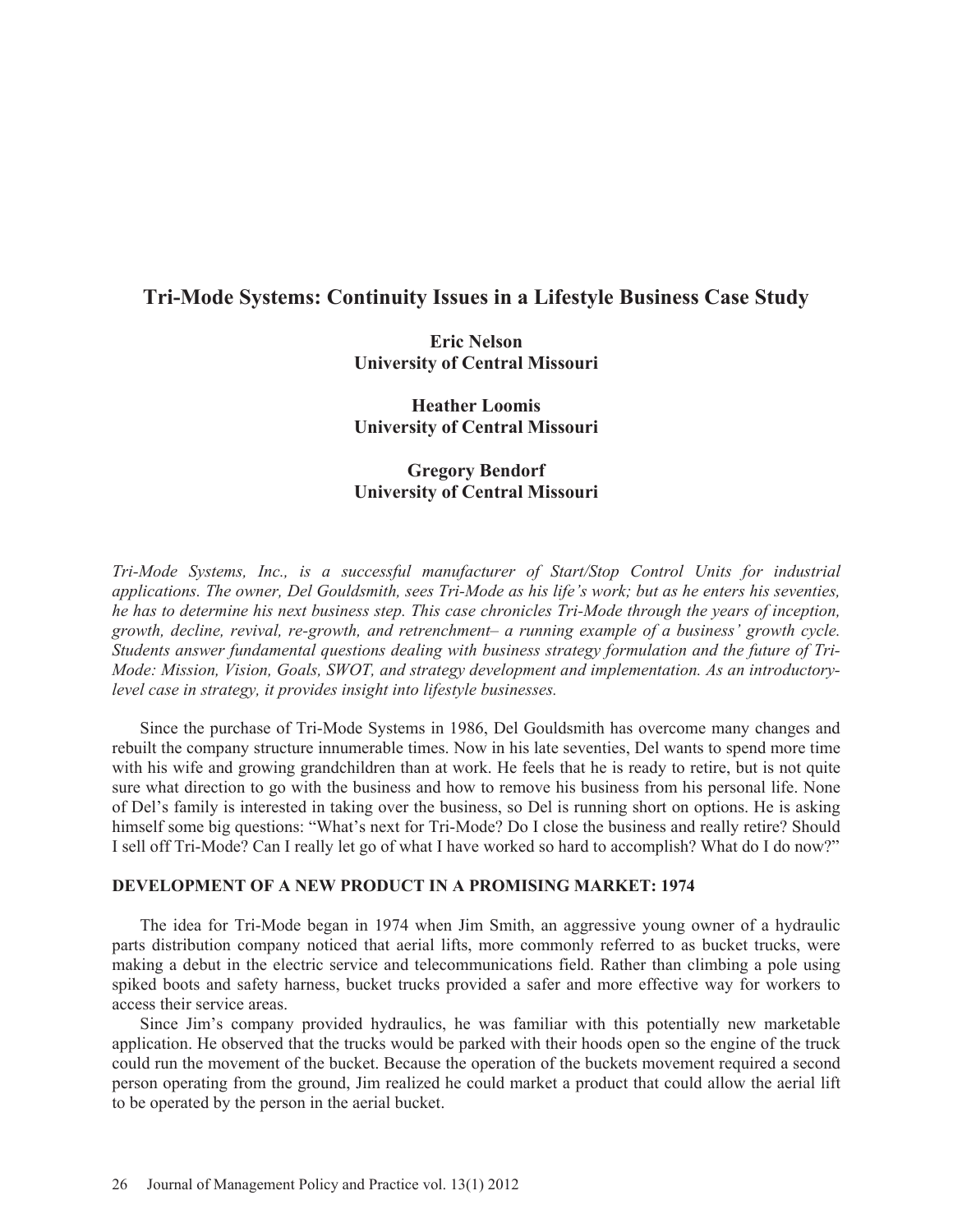Jim brought the idea to a friend, an electrical engineer named Harry Smith, who not only design the stop/start controller, but also served as Tri-Mode's owner. In late 1974 the controllers started to leave Jim's distribution warehouse. Those early start/stop control units were used in aerial lifts, derrick diggers, and any other equipment that required a Start/Stop/Throttle Control/Emergency Power option for its application.

## **START-UP AND DECLINE OF TRI-MODE: 1974 TO 1986**

Harry incorporated the company as Tri-Mode Engineering, Inc. and served as the sole owner. Sales and distribution for the product was Jim's responsibility, who used his distribution business as a point of customer contact. Harry built the stop/start controllers, sold the products to Jim, who sold them to customers. Early Tri-Mode never achieved the volume that Harry and Jim had hoped. The slow sales led to poor quality control as Harry lost motivation to complete projects on time; which led to a backlog of returned products. The high number of repairs on controllers led to such a backlog of units that after nearly 12 years of business, Tri-Mode had difficulties filling new orders within 6 months of product purchase.

#### **REVIVAL OF TRI-MODE AND A NEW BEGINNING: 1986**

Real estate broker Bob Rite, a friend of Del and Maxine Gouldsmith, saw Tri-Mode's struggle and wondered if he could help. As a personal friend of the Gouldsmiths, he knew that Del was looking for a small business to run from his home to keep him busy once he retired from IBM.

Del quickly discovered the business was "badly broken". There were unfilled orders and six months worth of backlogs. There was no active manufacturing – only parts in boxes and several boxes with return tags indicating the company name and a reason for return. The only glimmer of hope came in the form of a phone call an hour into their meeting from a New York customer who desperately needed Tri-Mode's products to complete his vehicle orders.

Bob understood Del's potential as a businessman, so he made the Gouldsmiths an offer to become coowners; with the promise to purchase the business from Del and Maxine if "it didn't work out." In turn, Harry offered to spend two weeks personally training Del, as well as work with him over the weekend to get the emergency order built and shipped. The Gouldsmith's made a risky decision by paying \$15,000.00 for the company.

#### **GROWTH: SEPTEMBER 1986**

Del asked himself, "Do we try to rebuild a business relationship with the known customer set?" It was going to take time to rebuild Tri-Mode's credibility on a customer-by-customer basis and would require many days of travel to meeting with customers personally Del wanted to retire in five years from IBM where he was in his 34th year as a Systems Engineer. How he chose to handle his new company required careful task management skills because he could, under no circumstance, jeopardize his current full time job working at a major semi-conductor manufacturing facility.

Del decided to call Jim, the original developer of the control unit idea, who had handled the distribution and sales of Tri-Mode products. It was going to be a tough to "sell" himself as a dedicated new owner of a manufacturing company he knew nothing about. Del needed to assure Jim that he could meet delivery schedules, re-establish a quality product, and clear up any outstanding issues such as issuing credit for or repairing the broken products which had been returned to the old owner. Del reasoned that using Jim's distribution company instead of selling directly to customers seemed to be the best shortterm option to get the business back on track.

Del and his son Ed, an electrical engineer, set up the meeting at Jim's office. The meeting was cordial but intense. After exchanging formalities, Jim informed Del and Ed that Tri-Mode was the worst vendor Jim had ever dealt with. Orders went unfilled, returns piled up, quality was extremely poor, satisfaction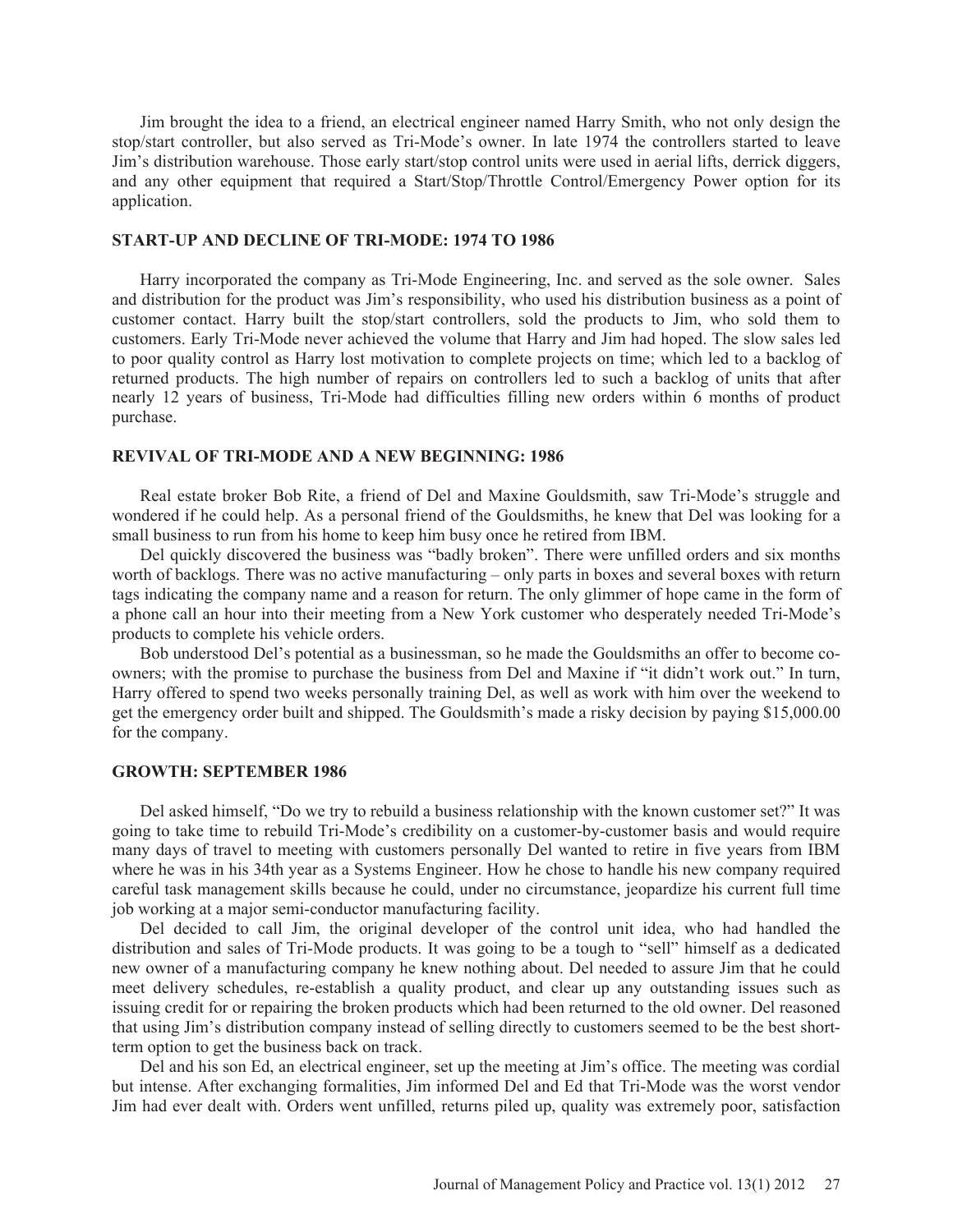was low, and Tri-Mode's industrial reputation was awful. To seal the deal with Jim, Del and Ed promised to fix or replace the returns; and, if given an opportunity, their product quality and customer satisfaction would be the keystone of their company's mission.

Jim said he would think about it and let them know within a week or two if he would work with Tri-Mode again; giving him some time to check with former users of Tri-Mode products to establish if there was any interest. Del spent those next two weeks constructing an inventory of parts that came with the business and researching suppliers for additional inventory. In addition, Tri-Mode moved locations to Del's home.

Two weeks later, Tri-Mode received their first 'conditional' order from Jim who had secured an order for a remote throttle controller, a sub-component of a start/stop control unit. Jim was testing Tri-mode and Del knew it. "We got that order right, 100%. No mistakes!" Literally, at a snail's pace, Tri-Mode began to fill a very small quantity of orders. As their distributor's confidence began to build, Tri-Mode gradually developed a product flow that would prove successful.

#### **MATURATION AND CHANGE: 1990**

It took about 4 years to establish a presence in the industry – and to remove the stigma of "being the worst vendor" Jim's company had ever dealt with. Tri-Mode went from Zero Dollar Revenue to about 20K a year, which was substantial considering it was Del's side business.

Del started to worried that they were producing a product designed 16 years earlier. Although the controllers were still meeting the general requirements of the industry, there were so many technological advances that change seemed necessary and inevitable. The lack of innovation came to light when a customer of Jim's wanted to discuss a change in the basic operation of the Start/Stop Controller. After much back and forth communication, Jim agreed that Tri-Mode "would be allowed to talk to an enduser."

The change was a simple request: when switching the boom to the Tri-Mode Controller the customer wanted to leave the engine running instead of shutting it down. Having to restart the truck engine when switching to the remote operation was a nuisance and it was unnecessary wear on the battery and starter. After some deliberation, Del felt that this customer's problem could become the catalyst to make changes Del felt were necessary to the main line product. After several interviews with design engineers, Tri-Mode moved forward with a designer that they felt would help them the most: Harry Smith was back on the job!

After several prototypes, a product emerged which allowed the engine to remain running while control was switched to a remote operation. Tri-Mode continued to produce both the first and secondgeneration products offering the customers a choice between the two. While still in the process of "working out the kinks", another idea emerged, which Del felt would allow Tri-Mode to combine functions of two products into a single controller. They were producing a start/stop controller and a throttle (up or down) controller. Hardly without exception Tri-mode would receive orders for the identical number of each. Combining the two products would be more efficient and lower the cost. The downside risk was if either function failed, it would require replacement of the more expensive combination unit rather than a separate unit.

Tri-Mode decided to take the risk and removed the old product line.

#### **GROWTH, YET AGAIN: 1991**

Although Tri-Mode's distributor had allowing contact with one of its customers, Tri-Mode was still unsettled because they had no real knowledge what was beyond that one contact. There were now hundreds or perhaps a few thousand trucks with a Tri-Mode controller in operation. And so in the midst of a product revolution, Del decided to shy away from his distributor and take the lead in Tri-Mode's future. Tri-Mode would no longer be dependent on a distributor to determine what the product line should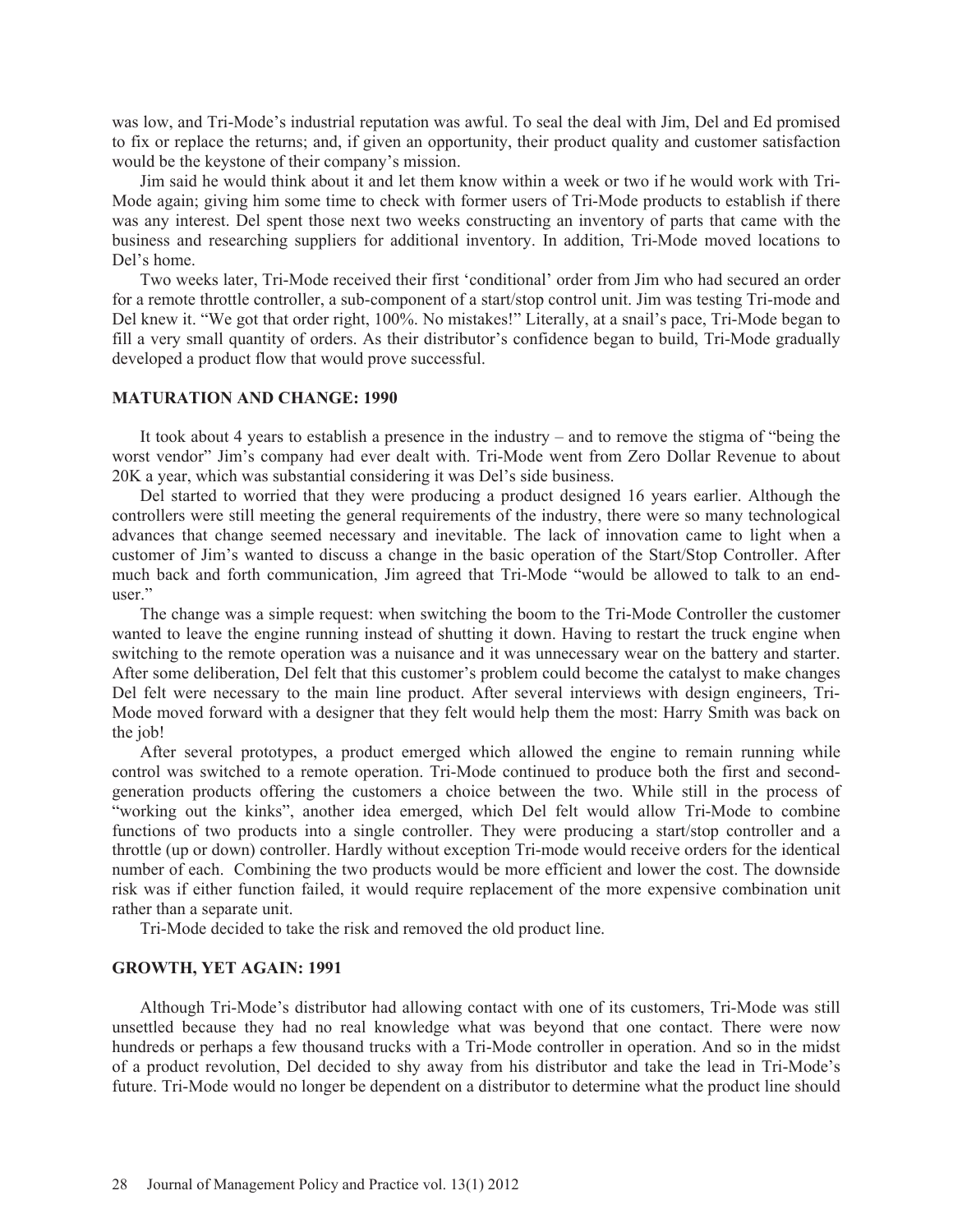look like or to whom it would be sold. Tri-Mode became a direct seller of their product line to the OEM's (Original Equipment Manufacturers).

#### **HUGE GROWTH/DECLINE/RETRENCHMENT: 1991 TO 2001**

The next ten years saw steady and substantial growth; thru cold calling and reference selling a stable customer set was established. Tri-Mode eliminated the stigma of being an unreliable vendor, and establishing a key ingredient: customer rapport by making customer satisfaction its first priority. Tri-Mode's strategy was based on being responsive to their customer's needs. Some products saw an evolution of up to three versions in order to stabilize the product and respond to customer requirements.

From a low of \$20,000 in gross sales after changing their marketing philosophy in 1991; they were on a projected revenue year of over a quarter million in sales until 9-11-2001. Tri-Mode's largest customer would eventually fold because of 9/11, leaving TriMode with a greatly reduced customer set, and an uncertain future.

Tri-Mode followed the economic recovery curve, growing slowly with their remaining customer set. With the future holding little promise from the remaining customer set and two extra employees that were no longer needed. In late 2001, Del decided to focus his efforts on cold calling potential customers, addressing his need to generate new clients.

## **GROWTH: 2002 TO 2008**

Del's stubborn 4-year long cold-calling initiative paid off in 2005, as he found a client even larger than his former pre-9/11 customer. This change was a huge boost for Tri-Mode and Del had to hire another employee to keep up with the growing demand of his new customer, but with this increased demand came many troubles. The new employee unintentionally sacrificed quality for quantity resulting in returned products and frustrated customers. Because of the time consuming and labor-intensive work that was required for each board, it was more cost effective at the time to produce new boards and set the faulty boards aside, which tied up capital.

In 2006, Del and Maxine bought a new house and were in the process of moving when that huge rush of orders from their new client hit. They had actually never finished moving in to their new home. Thus, on top of the return orders, Del had to travel four hours one way to get to work, which was not a huge issue since he could stop of at his suppliers to restock parts and bring them with him. All of his employees were based out of their homes and all lived within 45 minutes of Del's old house which he still owned and stayed at frequently. He was confident that his employees could get the manufacturing work done without him.

The resupply trips were not a major problem until Maxine had major car accident, which almost took her life in late 2008. The nearly 800-unit per year sale increase in 2006 (see Figure 2) combined with the travel arrangements between Maxine and his second home/workstation had now become unbearable.

# **THE COMPETITION AND THE PROBLEM: 2009**

Three major companies occupied the market for outsourced aerial lift control units; Tri-Mode, Wired Rite, and Transportation Safety Devices (TSD). The rest of the market was controlled by the aerial lift truck manufacturers who constructed the control units in-house and had no intention of outsourcing this function. According to Del, Tri-Mode controlled about half of the remaining market, with approximately 4-5 large customers. Unfortunately, he also felt that the greatest obstacle to growth was the limited size of the market. In addition, the aerial lift truck manufacturers were really pushing the technology in the market and he knew that TriMode's current computer boards in the control units were outdated with unnecessary parts and were patchworked to make the current product fit the improvements that Del's customers desired.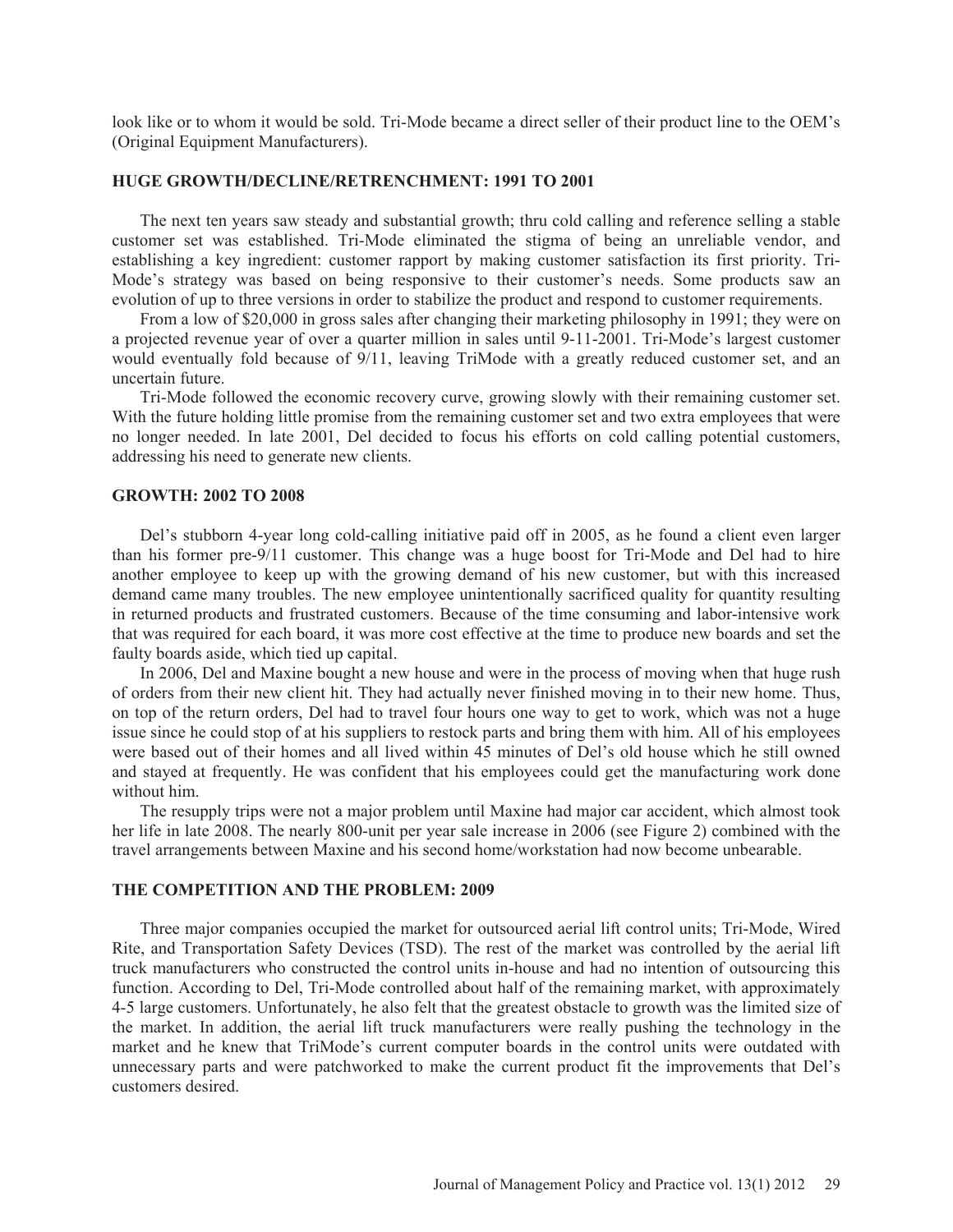Tri-Mode was looking at upgrading the product line to include changes in design and manufacturing techniques. Eliminating patchwork, creating a board that would eliminate wasted parts, and creating new featured that the industry standard did not offer currently were necessary changes that Del was considering. He really believed that change was an ever-present element and was a key ingredient in keeping up with and ahead of the industry. Change brought Tri-Mode to where it was and change could carry them into a promising and challenging future; but, would that future include Del Gouldsmith?

With nearly 25 years invested in the business, Del was looking forward to spending more time with his family; therefore, determining what needed to be done to get the business saleable should be his sole focus. Like many lifestyle business owners, the business' financials were mixed with his personal accounts and Del had no means of quickly creating financial statements for the sale of the company. Should he close the business for good or try to sell the company to an interested investor?

"Do I sell off Tri-Mode? My grandson Greg says that I need to show financials if do, but I bought the business on an idea, why should I show financials? Besides, there are not many financials to show since I keep my personal and business books in one place. I've invested so much of myself into this place, can I let it go? What do I do?"

#### **TRIMODE SYSTEMS: CONTINUITY OF A LIFESTYLE BUSINESS TEACHING NOTE**

#### **Overview**

Del Gouldsmith's business, Tri-Mode Systems, Inc., is a successful manufacturer of Start/Stop Control Units in industrial applications; in particular, control units for commercial vehicles such as lifts, booms, and similar equipment. Del sees Tri-Mode as his life's work, but he is now in his seventies and is looking to step back from the business. He does not want to close Tri-Mode and needs to consider his next steps.

This case takes the reader to the beginnings of Tri-Mode, through the years of inception, growth, decline, revival, regrowth, and retrenchment to the current status. It is a running example of a business' growth cycle. Students are asked fundamental questions that deal specifically with business strategy formulation and the future of Tri-Mode: Mission, Vision, Goals, SWOT, strategy development and implementation. As an introductory-level critical incident in strategy, it has and provides insight into lifestyle businesses.

#### **Audience**

This case is intended as an introductory glimpse into entrepreneurship and strategic management. The concepts and principles discussed can be applied to small business management, entrepreneurship, and to a lesser extent, marketing. As a small business case, it is easy for novice learners to relate to, while providing a view into an industry and business type many students are unfamiliar with.

#### **Learning Objectives**

As a result of analyzing this critical incident, students will:

- Perform a SWOT analysis.
- Write a mission, vision, and strategic goals appropriate to Tri-Mode.
- Evaluate Del Gouldsmith as a lifestyle entrepreneur.
- Evaluate a TOWS overlap analysis to generate strategic options for Tri-Mode.

#### **Discussion Questions**

1. Perform a SWOT analysis for Tri-Mode.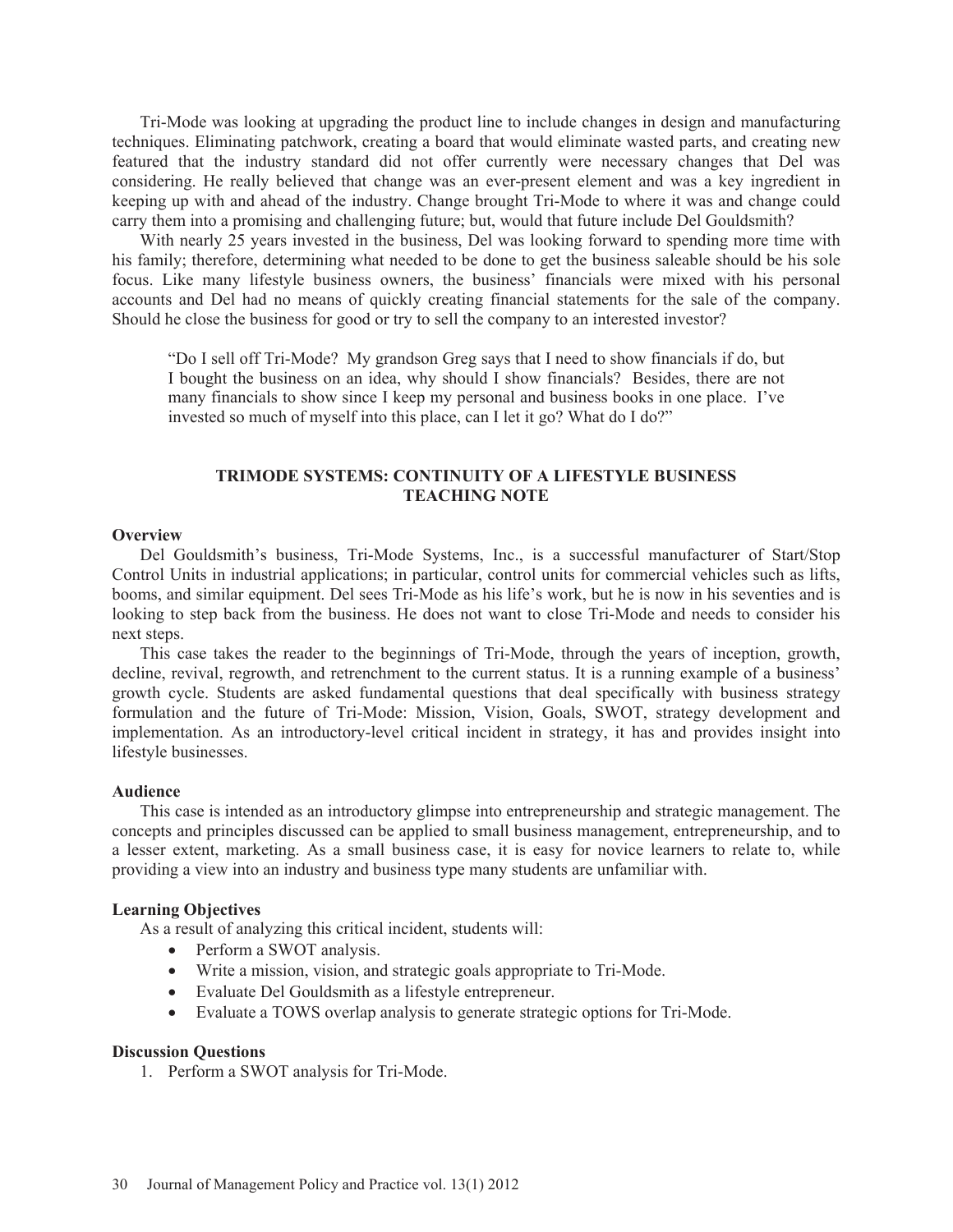- 2. Write a mission statement, a vision statement and a brief set of strategic objectives for Tri-Mode based on Del's past history in the company and his own personal philosophy.
- 3. In what ways does Del Gouldsmith exhibit characteristics of a successful entrepreneur?
- 4. Lifestyle entrepreneurs are fueled by the desire to earn a respectable living, find satisfaction in career attainment and achievements, and spend quality time with family and friends (Henderson, 2002). To what extent has Del treated Tri-Mode like a lifestyle business?
- 5. Provide an outline of strategic options for Tri-Mode using a TOWS Matrix.

# **Answers**

1. Perform a SWOT analysis for Tri-Mode.

A SWOT analysis is a scan of the internal and external environments of a business for the purpose of strategic planning. The environmental factors that are internal to the business are strengths (**S**) and weaknesses (**W**). Those factors that are external to the business are opportunities (**O**) and threats (**T**). This analysis provides a firm with helpful information to match capability and resource advantages of the firms competitors. Ultimately it is an instrument of strategy formulation and selection.

Tri-Mode is in a position to greatly benefit from such an analysis to provide measures to avoid another business drop like post 9-11 when their major customer went into bankruptcy. In completing this question, students should place themselves in Del's shoes, his customer's shoes, and his competitor's shoes. Through doing so, they will be able to gain a multi-viewpoint analysis for Tri-Mode and gather an exhaustive list of strengths, weaknesses, opportunities and threats. The following is a SWOT analysis that we feel would cover all the factors in the internal and external business environment scan. Instructors may want to consider using a more structured template such as can be found at: http://www.businessballs.com/ swotanalysisfreetemplate.htm

# Strengths

- S-1. Excellent customer relationships
- S-2. Control of at least half of the open market for start/stop boxes
- S-3. Custom order fulfillment
- S-4. Home based (can move when needed)
- S-5. Excellent reputation among those who have used Tri-Mode
- S-6. Customer satisfaction
- S-7. Small failure rate b/c of complete hand-manufacturing

# $\frac{\text{Weaknesses}}{\text{W-1}}$

- Small workforce
- W-2. Long hours
- W-3. Current product of little appeal for an outsider to be introduced to and be taught how to manufacture
- W-4. Travel time between home base and main office (Lee's Summit and Branson)
- W-5. Slow manufacturing process due to intensive manual labor

# **Opportunities**

- O-1. Market product to boom truck manufacturers and truck owners that current manufacture their own start/stop boxes
- O-2. Add automation to product manufacturing
- O-3. Redesign board to eliminate patch work to create appeal to potential business investor
- O-4. Create a new industry standard product with another feature that hasn't been explored to date that would make operation safer and easier
- O-5. Fuel price increase resulting in larger use of phone and electricity where boom trucks are required for routine maintenance and repair

# Threats

T-1. Small public market with approximately 4 to 5 businesses that purchases plug-and-play control units as opposed to in-house manufacturing of the unit.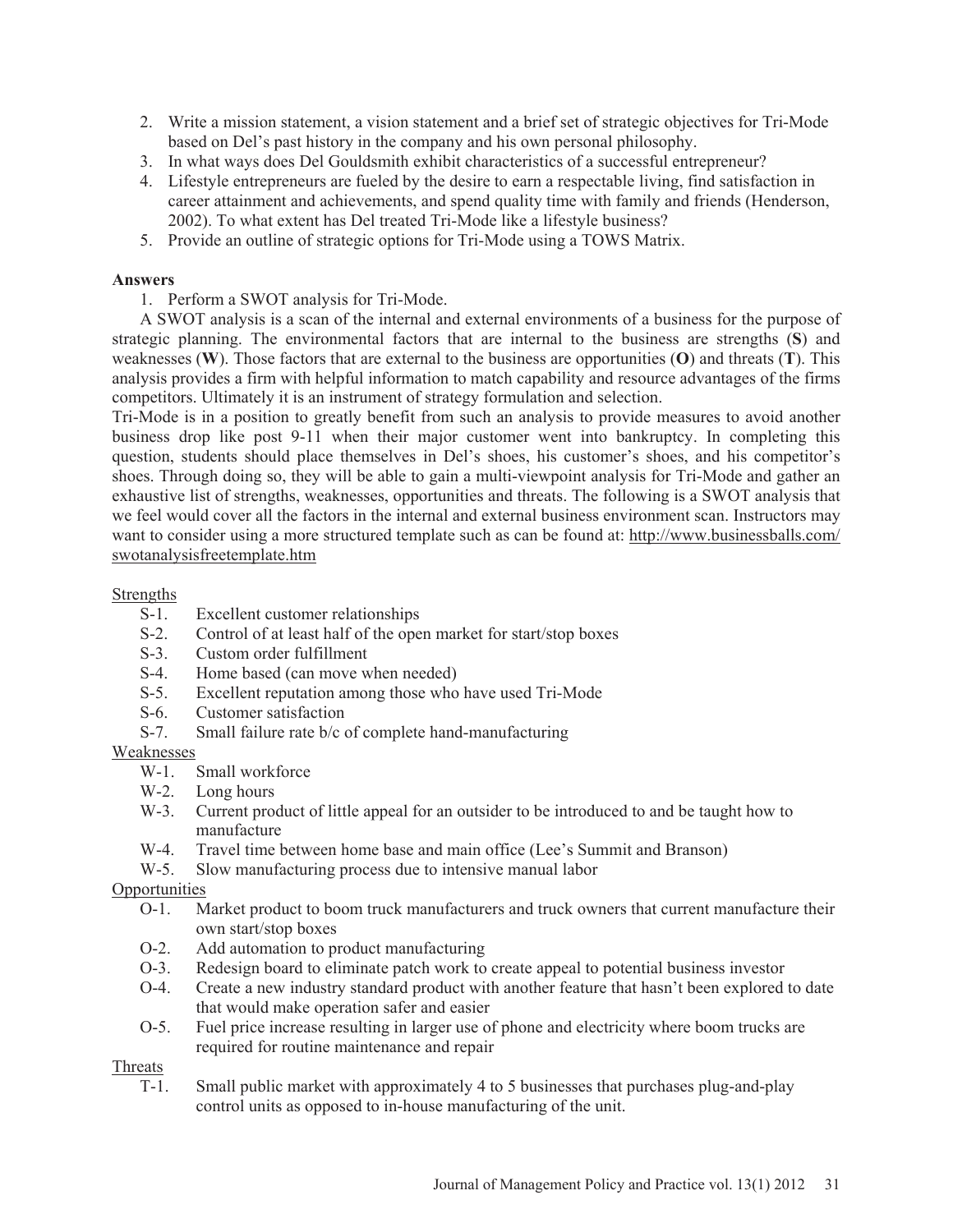- T-2. Competitors purchasing current product, reverse manufacturing and reproducing at a lower cost to the consumer
- T-3. Current customer being bought out by a company that purchases from a competitor or manufactures in-house
- T-4. Fuel price increase resulting in part price increase
- T-5. Competition lowering price of direct competition product
- 2. Write a mission statement, a vision statement and a brief set of strategic objectives for Tri-Mode based on Del's past history in the company and his own personal philosophy.

A mission statement is a brief and clear description of the fundamental purpose of a company. It is ultimately the end result of the company's function. This statement is the answer to the basic question, "What is our business?" (Drucker, 1974, pg. 78) "The mission tells you and the world why you exist, what business you are in and, by implication, what business you a not it" (Scholtes, 1998, pg. 61). A mission must be unique to each company so that current/potential customers and employees sense the *above standard* mentality of the business. A vision statement is much like a mission statement yet it describes the businesses purpose in term of the company's values.

Company goals are a set of objectives that provide the roadmap for a company to achieve the endresult, the mission. According to Peter Drucker (1974, pg. 99), "Goals need to reflect the…mission." They are the commitments through which the mission is to be carried out and the standards that performance is measured against. Drucker also points out that goals need to be operational, or be able to convert into specific targets and specific assignments. We feel that based on the case information, the mission statement would include the following elements:

- Target Market Definition: Business-to-Business, Predominantly OEM
- Purpose: Tri-Mode Systems, Inc. is a Start/Stop Control Unit manufacturer for the aerial lift industry.
- Value Statement: Del firmly believes in high value low price with a high quality product catered to each customer's needs.

The key element in answering these questions is for the student to think like Del Gouldsmith. Although Del possesses many characteristics of a "text book" manager, students should realize that Del would write a very straightforward mission statement, vision statement and goals set that address his highest priority, his customers. To date, Del has had one mission statement drafted in the 1990's but cannot locate the draft, which obviously has no effect of Tri-Mode. A good mission statement that Del would write could read:

"Tri-Mode Inc. strives to provide the best start/stop control units for aerial lift trucks at an appealing price point with guaranteed customer satisfaction by continuously exceeding the industry standard."

Like many lifestyle entrepreneurs, Del has never written down a vision statement, but students should be able to glean a clear view of his aspirations for Tri-Mode. A vision statement that Del might write could read:

"Tri-Mode Inc. will continue to be a personable company with its focus on customer satisfaction and quality product production through continuous, sound technological improvements."

Similar to most small business owners, Del has never drafted a set of company goals. In talking with him, we realize that he has a very clear set of goals in his mind that indicate his comprehension of the industry. A short set of strategic goals for Tri-Mode to achieve its mission could read as follows: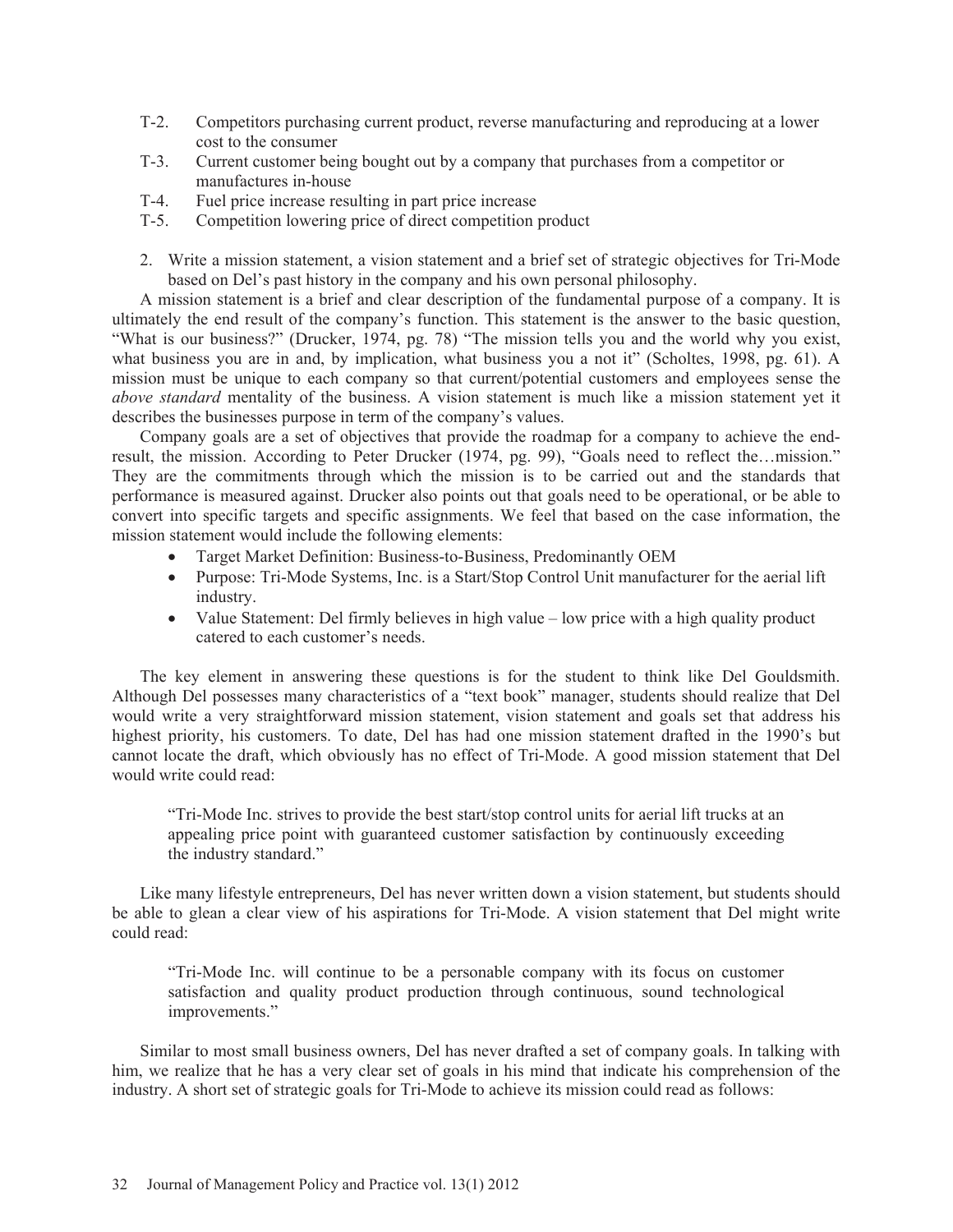## Goals

- A. Communication
	- We strive to open pathways of communication between the customer and Tri-mode to allow for ease in order placement, problem solving, returns and customer service.
- B. Product Development
	- Tri-mode will continually modify the current product to create a final piece of equipment that will meet the needs of each individual customer through site visits and detailed need requests.
- C. Customer Service
	- Tri-Mode is committed to customer satisfaction and guarantees results of installed equipment.
	- Tri-Mode is committed to ensuring satisfaction through routine and emergency facility visits to correct any possible problems and prepare for potential changes in the current product.
	- Tri-Mode will replace any module that is defective at no cost through the fastest method possible to reduce the delay of the end result.

D. Price

 Tri-Mode is committed to having a high quality product at a competitive price. This commitment involves a well compensated staff that produces high quality/low defect work that keeps recall and excessive labor costs at a minimum. Built with high quality material and work, the product is high quality that will last.

3. In what ways does Del Gouldsmith exhibit characteristics of a successful entrepreneur? From research and conceptual writing conducted at Harvard Business School the following definition of entrepreneurship is now generally accepted by most authors:

"Entrepreneurship is the process of creating or seizing an opportunity and pursuing it regardless of the resources currently controlled (Timmons, 1994, pg. 7)."

It is interesting to note that en actual dictionary definition of the word 'entrpreneurship' does not exist; however, Merriam-Webster defines an entrepreneur as: "one who organizes, manages, and assumes the risks of a business or enterprise." So, the question then becomes, what makes an entrepreneur successful?

While there are many answers to this question, our favorite is a list of six traits compiled in a manual published by FastTrac to aid entrepreneurs in the design and growth of their manufacturing businesses: (1) Initiative/Aggressiveness, (2) Perseverance, (3) Responsibility, (4) Persuasiveness, (5) Self Discipline, and (6) Self-Confidence (1999). We recommend using Timmons and the FastTrac manual as a framework for answering the question. The information in the case suggests that Del Gouldsmith exhibited many of these characteristics. To answer this question, students should review the case material and identify behaviors or decisions indicative of these characteristics. We feel that Del exhibits these characteristic in the following fashion: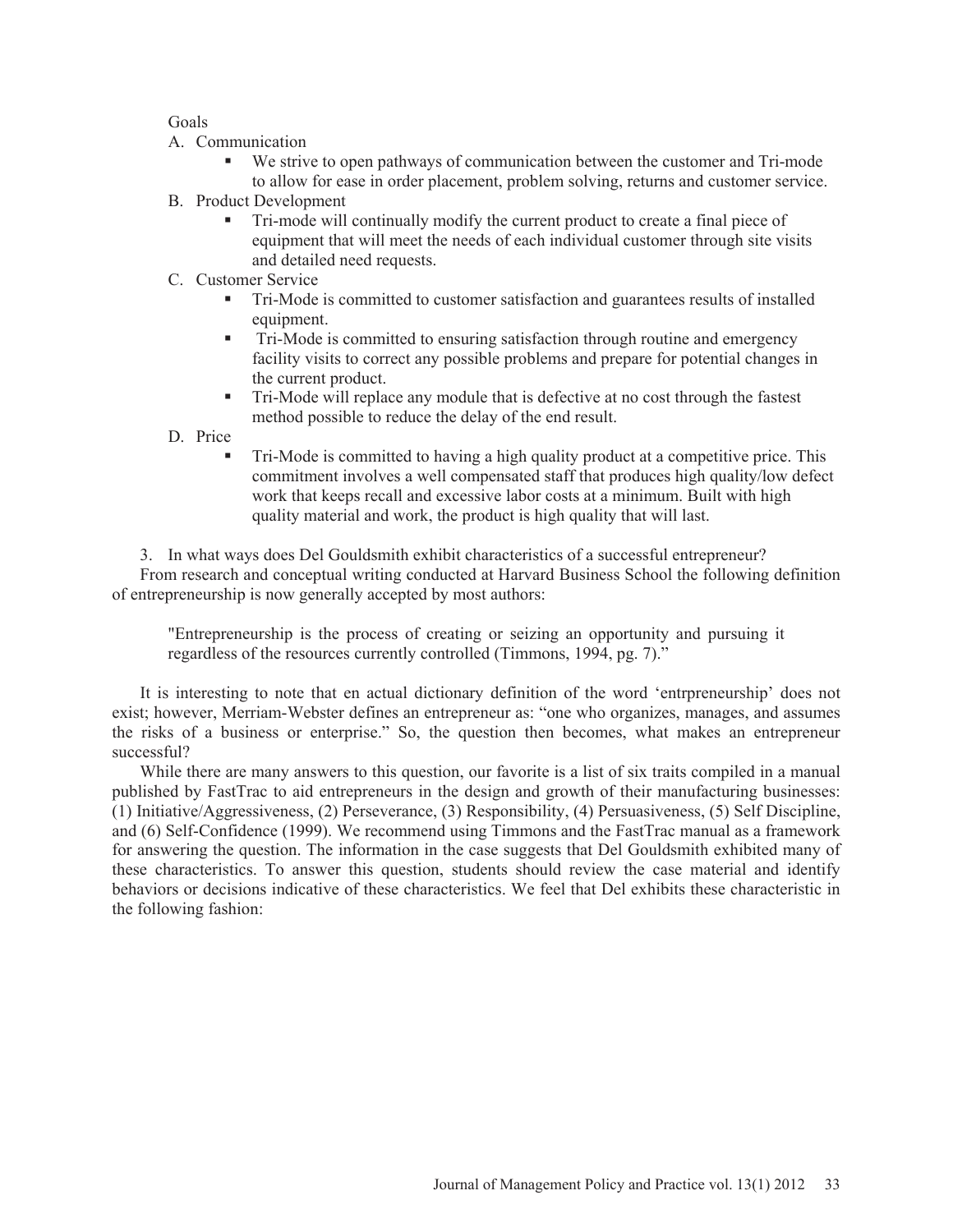**TABLE 1** 

| <b>Entrepreneurial Characteristics</b>                 | Actions/Behaviors                                   |
|--------------------------------------------------------|-----------------------------------------------------|
| $(2)$ Perseverance, $(3)$ Responsibility, $(4)$        | Del has always been concerned about his customers   |
| Persuasiveness,                                        | (puts them first in his business). Their needs have |
|                                                        | been his top concern, even when it was not          |
|                                                        | profitable in the short-term. His short-term losses |
|                                                        | have resulted in long-term relationships and gains  |
|                                                        | that have placed him in the top among start/stop    |
|                                                        | control unit suppliers.                             |
|                                                        | Del was and is willing to work as hard as he needs  |
|                                                        | to ensure the completion of the product and         |
|                                                        | satisfaction of the customer.                       |
|                                                        | He has worked with his customers on a personal      |
|                                                        | basis.                                              |
|                                                        | He doesn't ask his employees to do a job that he    |
|                                                        | himself would not do.                               |
|                                                        | He is always in contact with his customers to meet  |
|                                                        | the new needs/wants that develop                    |
|                                                        | Has made the business mobile to allow for           |
|                                                        | flexibility for emergencies                         |
| $(1)$ Initiative/Aggressiveness, $(6)$ Self-Confidence | He took a chance on a business that was clearly     |
|                                                        | failing.                                            |

4. Lifestyle entrepreneurs are fueled by the desire to earn a respectable living, find satisfaction in career attainment and achievements, and spend quality time with family and friends (Henderson, 2002). To what extent has Del treated Tri-Mode like a lifestyle business?

Most business students, through their training, will quickly recognize the benefits of entrepreneurship: economic activity, profit, job creation, innovation. The literature is beginning to distinguish lifestyle entrepreneurs by their contributions to family, community, and life quality versus high growth (Burns, 2001; Davidson & Henrekson, 2002; Pastakia, 1998; Thompson, Alvy, & Lees, 2000). A unique aspect of lifestyle businesses is that they are highly interactive and interdependent with all other domains of the owner's life. Looking from the outside in, we would struggle to differentiate between the owner and his/her business. The fact that Del cannot or will not provide financial statements for Tri-Mode is a clear indicator that the man, Del Gouldsmith, and his business, Tri-Mode Systems, are difficult to separate. This fact alone points strongly to the notion that Tri-Mode is a lifestyle business.

What many people would consider to be negative, or unsuccessful characteristics of a business tend to be strong indicators that a business is a lifestyle business: 1) the focus on family, 2) the contribution to community, and 3) the focus on steady income as opposed to profit maximization. Comparing these elements with reference to Del should show:

| Lifestyle Entrepreneur Characteristics | Actions/Behaviors                                  |
|----------------------------------------|----------------------------------------------------|
| Steady Income/Life Quality             | Has not grown workforce a great extent since       |
|                                        | purchase and development of current business       |
| Life Quality/Access to Family          | Has business spread out between two locations with |
|                                        | a 3 hour distance between both points              |
|                                        | Has had no working inventory system to keep track  |
|                                        | of current material and partial/completed product  |
|                                        | inventory                                          |

**TABLE 2**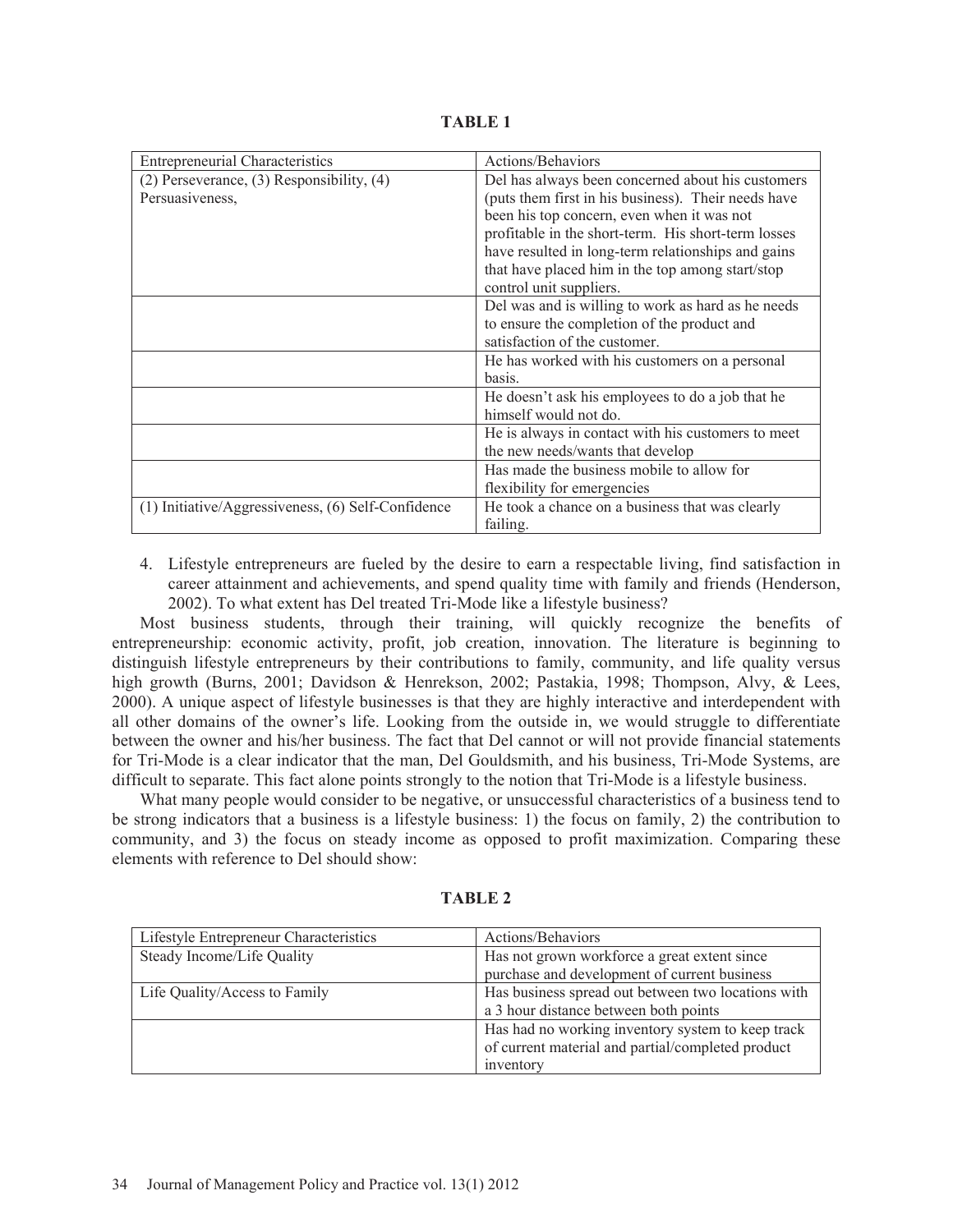In 1997, Buttner and Moore conducted research into the notion of a business as a lifestyle and they found that "the launch of business ventures follows a consistent pattern among the entrepreneurs. Common among the 12 respondents was the idea of starting businesses to meet personal needs for creativity. Entrepreneurs consistently mentioned foregoing opportunities for growth in favor of fulfilling family and personal commitments. These benefits highlighted key differences between lifestyle entrepreneurs and other small business owners (p. 248). "Lifestyle entrepreneurs view their decision to start businesses not as a career, but as a personal strategy to achieve self-actualization. In other words, lifestyle entrepreneurs uniquely developed activities of day-to-day living into fully-functioning businesses (Buttner&Moore, 1997, p. 248)." More recent researchers have defined lifestyle entrepreneurs as individuals who own and operate businesses closely aligned with their personal values, beliefs, interests, and passions (Wadhwa, Holly, Aggarwal, & Salkever, 2009; Henricks, 2002). Students should be able to articulate that Tri-Mode is a direct reflection of Del's values and motivations.

### 5. Provide an outline of strategic options for Tri-Mode using a TOWS Matrix.

The TOWS Matrix (or SWOT overlap) approach helps organizations narrow down the number of strategic choices available by basing their strategic options on their SWOT analysis (David, 1993). In practice, SWOTs are developed as guideposts to examine strategic options. Often, these strategic options do not clearly relate to either strengths or weaknesses. ATOWS Matrix presumes that ALL strategic options should be based on clear overlaps of internal (SW) and external (OT) factors. As a result, overlaps at the Strengths and Opportunity junction should be given greater consideration than Weakness and Opportunity overlaps. By using the matrix, organizations should be better able to allocate resources toward strategic options that are attainable, or must be addressed (as is the case of a Strength-Threat overlap). A Weakness-Threat overlap would lead to a very different discussion than a Strength-Opportunity overlap. For example, the W-T discussion would probably be an eye-opening discussion for Tri-Mode as the organization needs to fundamentally question whether it will continue to exist in the near future.

The intent of this discussion question is to teach students how to prepare and analyze a medium-scale TOWS Matrix. This critical incident lends itself to a very nice application of the TOWS Matrix since Del's options are somewhat limited, as can be seen in the below table. We recommend including this question early in strategic management and entrepreneurship courses where future cases can be analyzed using the TOWS Matrix; or late in marketing or marketing management courses where the concept can be introduced for future course work.

|         | <b>Strengths</b>         | Weaknesses                      |
|---------|--------------------------|---------------------------------|
| $S-1$ . | Excellent customer       | W-1. Small workforce            |
|         | relationships            | $W-2$ .<br>Long hours           |
| $S-2$ . | Market control           | Little appeal to an<br>$W-3$ .  |
| $S-3$ . | Custom order fulfillment | Travel time<br>$W-4$ .          |
| $S-4$ . | Home based               | W-5. Slow manufacturing process |
| $S-5$ . | Reputation               |                                 |
| $S-6$ . | Customer satisfaction    |                                 |
| $S-7$ . | Minimum failure          |                                 |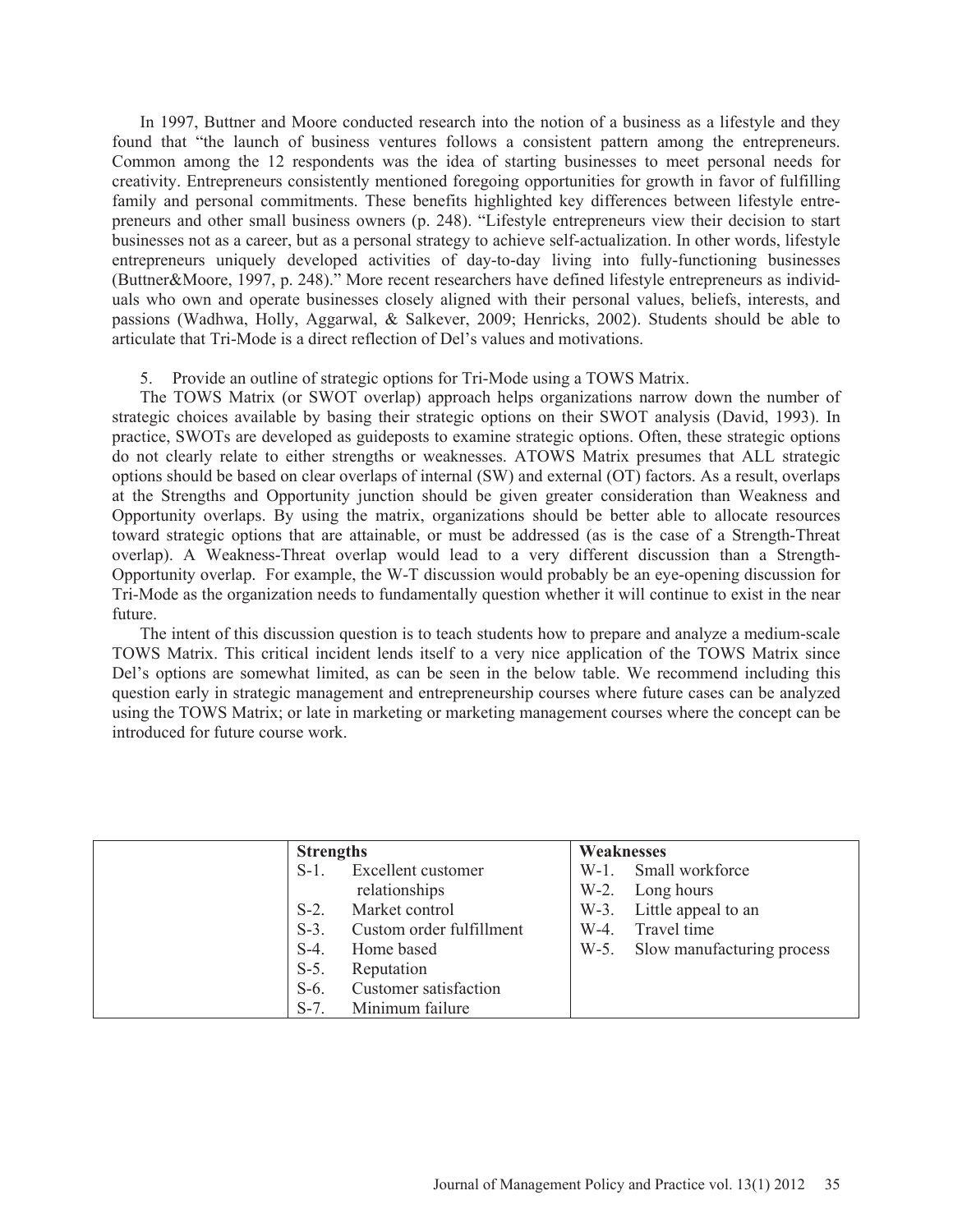| $O-1$ .<br>$O-2$ .<br>$O-3$ .                   | Opportunities<br>Market to in-<br>house sufficient<br>boom truck<br>manufacturers<br>Add automation<br>Redesign board | 1.<br>2. | Perform dry calls to truck owners<br>and manufacturers who produce<br>own units with an offer of a unit<br>with a new feature, product<br>guarantee, and customized to their<br>needs. (S-3, S-7, O-1, O-4)<br>Redesign the board to eliminate                                                                                                                                     | 1.       | Hire temporary employees to get<br>caught up on current orders and<br>allow time for development by<br>cutting down on hours, leading to<br>automation through the redesign<br>and creating a new industry<br>standard. (W-1, W-2, O-2, O-4)                                                                                                                                         |
|-------------------------------------------------|-----------------------------------------------------------------------------------------------------------------------|----------|------------------------------------------------------------------------------------------------------------------------------------------------------------------------------------------------------------------------------------------------------------------------------------------------------------------------------------------------------------------------------------|----------|--------------------------------------------------------------------------------------------------------------------------------------------------------------------------------------------------------------------------------------------------------------------------------------------------------------------------------------------------------------------------------------|
| $O-4.$<br>$O-5$ .                               | Create a new<br>industry standard<br>Fuel price<br>increase                                                           |          | the excess work time in patching,<br>excess parts, lower the failure rate,<br>and include automation to lower<br>production price and turnaround.<br>$(S-6, S-7, O-2, O-3)$                                                                                                                                                                                                        | 2.       | Redesign the unit to eliminate the<br>patchwork, cut down on long<br>manual labor hours and appeal to<br>current/potential customers and<br>potential business investor (W-3,<br>$W-5$ , O-2, O-3, O-4)                                                                                                                                                                              |
| <b>Threats</b><br>$T-1$ .<br>$T-2$ .<br>$T-3$ . | Small public<br>market<br>Reverse<br>manufacturing<br>Current customer                                                | 1.       | Continue to nurture customer<br>relationships through the custom<br>order fulfillment and guarantee to<br>reduce the chance of losing<br>customers to competition price                                                                                                                                                                                                            | 6.       | Remove any possible trace of part<br>identification from product to<br>reduce the likelihood of<br>competitors reverse engineering<br>and finding suppliers to lower                                                                                                                                                                                                                 |
| $T-4$ .                                         | bought out Fuel<br>price increase<br>Competition<br>lowering price                                                    | 2.<br>3. | decrease. (S-1, S-3, S-6, S-7, T-1,<br>$T-4, T-5)$<br>Begin to build relationships with<br>prospective buyers of current<br>customers with an emphasis on<br>satisfaction, quality and<br>reputation. (S-3, S-5, S-6, S-7, T-<br>$1, T-3)$<br>Keep current with customers to<br>ensure the product from being let<br>out for reverse engineering. (S-1,<br>$S-5$ , $S-6$ , $T-2$ ) | 7.<br>8. | price. (W-5, T-2, T-4, T-5)<br>Increase the workforce to eliminate<br>the possibility of taking too much<br>time in order fulfillment so current<br>customers will not search for new<br>suppliers. (W-1, W-2, W-5, T-1, T-<br>5)<br>Create a steady price with<br>suppliers so part's price is not<br>dependent on fuel price to keep<br>end product price at a minimum.<br>$(T-4)$ |
|                                                 |                                                                                                                       |          |                                                                                                                                                                                                                                                                                                                                                                                    | 9.       | Create a home base where all the<br>work takes place to eliminate the<br>travel time, extra lead time for<br>product completion, and fuel price<br>increase. $(W-4, W-5, T-4)$                                                                                                                                                                                                       |

# **REFERENCES**

Burns, P. (2001). Entrepreneurship and small business*. Hampshire, UK: Palgrave Macmillan*.

Businesballs.com, Chapman, A. (ed). (2010). SWOT analysis method and examples, with free SWOT template*.* Retrieved on 4/30/10, from: http://www.businessballs.com/swotanalysisfreetemplate.htm

Buttner, E. H.,& Moore, D. P. (1997). Women's organizational exodus to entrepreneurship: Self-reported motivations and correlates with success. *Journal of Small Business Management*, 35(1), 34-46.

David, Fred R. (1993). Strategic Management (4th Edition). *New York: Macmillan Publishing Company.* 

Davidson, P., & Henrekson, M. (2002). Determinants of the prevalence of start-ups and high growth firms*. Small Business Economics*, 19(2), 81-104.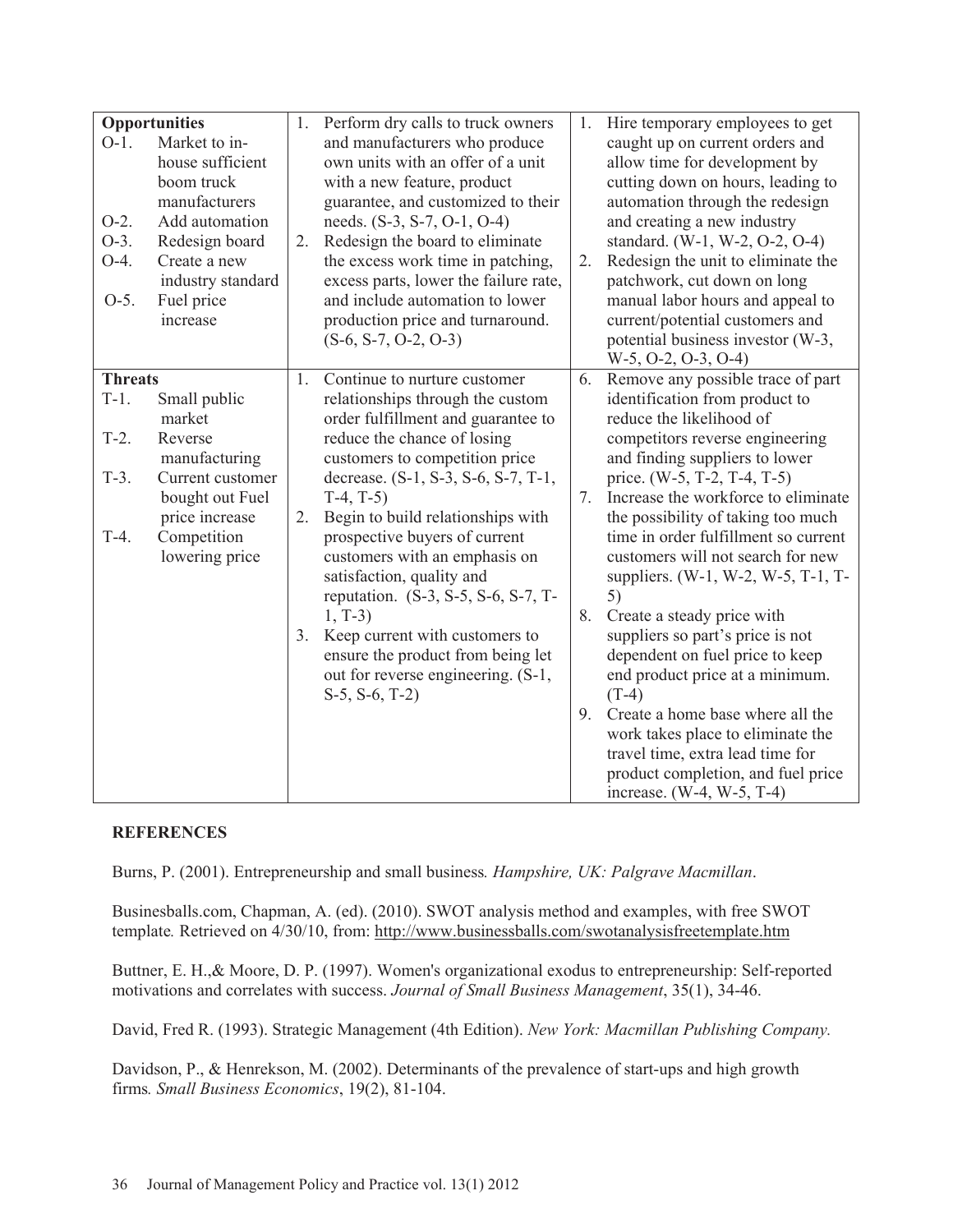Drucker, Peter F. (1974). Management: Tasks, Responsibilities, Practices. *New York, NY: Harper and Row.* 

FastTrac Manufacturing: Participant Manual. (1999). *Denver, CO: Kauffman Center for Entrepreneurship.* 

Henricks, M. (2002). Not just a living: The complete guide to creating a business that gives you a life*. Cambridge, MA: Perseus.*

Marcketti, S., Niehm, L. & Fuloria, R. (2006). An Exploratory Study of Lifestyle Entrepreneurship and Its Relationship to Life Quality*. Family and Consumer Sciences Research Journal*, Vol. 34, No. 3, 241- 259.

Merriam-Wenster. *Entrepreneur*. Encyclopedia Britannica. Retrieved on May 26, 2011 from: http://www.merriam-webster.com/dictionary/entrepreneurship

Pastakia, A. (1998). *Grassroots ecopreneurs: Change agents for a sustainable society*. Journal of Organizational Change Management, 11(2), 157-168.

Scholtes, Peter R. (1998). The Leader's Handbook: Making Things Happen, Getting Things Done: New York, NY: McGraw-Hill.

Thompson, J., Alvy, G., & Lees, A. (2000). Social entrepreneurship: A new look at the people and the potential. *Management Decision*, 38(5), 328-339.

Timmons, J.A. (1994). New Venture Creation: Entrepreneurship for the 21st Century, Fourth Edition, Burr Ridge, IL.

Wadhwa, V., Holly, K., Aggarwal, R. & Salkever, A. (2009). Anatomy of an Entrepreneur: Family Background and Motivation, Retrieved on July 7, 2009). *Kauffman Foundation Small Research Projects Research*. Available at SSRN: http://ssrn.com/abstract=1431263

### **Post Script**

As of May, 2011, Del is still seeking a buyer for Tri-Mode. He is committed to selling the company since he does not want to see a lifetime of work simply disappear. He sees Tri-Mode as his legacy to the stop/start control industry. He is now 76 years young.

### **Teaching Tips**

On the next page is a timeline of the events as they occurred at Tri-Mode to help instructors to more quickly gain an understanding of the salient points of the case. We do not recommend handing out this timeline to students, they need to make sense of the facts using their own analysis process.

### TIME LINE FOR TRI-MODE, INC.

Early 1974 Jim Smith, a hydraulic parts distributor, noticed a need for a control that could be used to operate an aerial life from the bucket rather that from the trucks engine on the ground. Late 1974 Harry Smith, an electrical engineer, created Tri-Mode Engineering Inc. and designed a stop/start controller based on Jim Smith's idea. 1974-1986 Harry Smith the sole owner of Tri-Mode never reached the desired sales volume he had hoped, which lead to a decline in product quality. Early 1986 Tri-Mode had a backlog of repairs and replacements with 6 months of new orders unfilled.